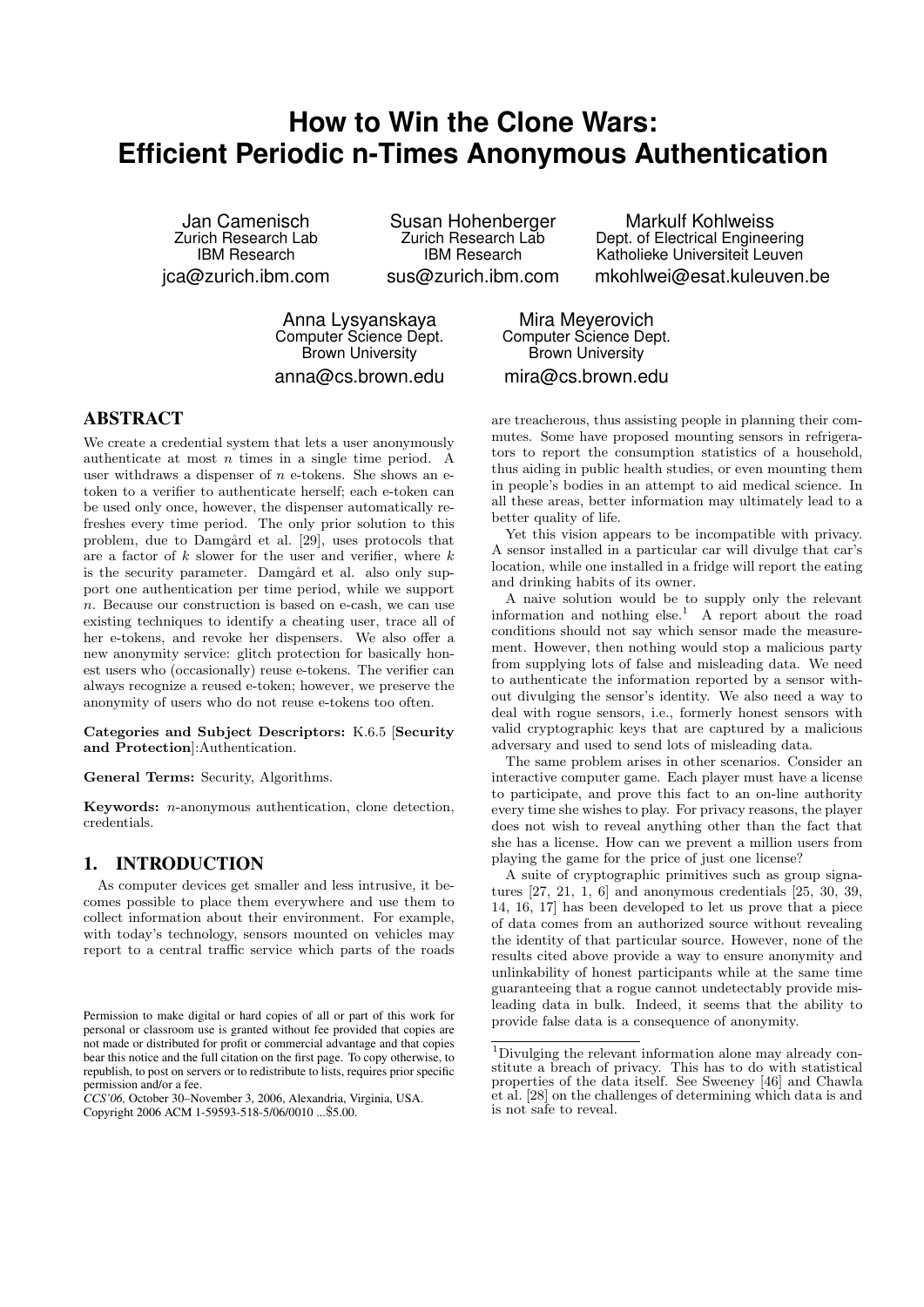Recently Damgård, Dupont and Pedersen [29] presented a scheme that overcomes this seeming paradox. The goal is to allow an honest participant to anonymously and unlinkably submit data at a small rate (for example, reporting on road conditions once every fifteen minutes, or joining one game session every half an hour), and at the same time to have a way to identify participants that submit data more frequently. This limits the amount of false information a rogue sensor can provide or the number of times that a given software license can be used per time period.

While the work of Damgård et al. is the first step in the right direction, their approach yields a prohibitively expensive solution. To authenticate itself, a sensor acts as a prover in a zero-knowledge (ZK) proof of knowledge of a relevant certificate. In their construction, the zero-knowledge property crucially depends on the fact that the prover must make some random choices; should the prover ever re-use the random choices he made, the prover's secrets can be efficiently computed from the two transcripts. The sensor's random choices are a pseudorandom function of the current time period (which must be proven in an additional ZK proof protocol). If a rogue sensor tries to submit more data in the same time period, he will have to use the same randomness in the proof, thus exposing his identity. It is very challenging to instantiate this solution with efficient building blocks. Damgård et al. use the most efficient building blocks available, and also introduce some of their own; their scheme requires that the user perform  $57+68k$  exponentiations to authenticate, where  $k$  is the security parameter (a sensor can cheat with probability  $2^{-k}$ ).

We provide a completely different approach that yields a practical, efficient, and provably secure solution. We relate the problem to electronic cash (e-cash) [23, 24] and in particular, to compact e-cash [12]. In our approach, each participant obtains a set of e-tokens from the central server. Similar to the withdrawal protocol of e-cash, the protocol through which a participant obtains these e-tokens does not reveal any information to the server about what these etokens actually look like. Our protocol lets a participant obtain all the e-tokens it will ever need in its lifetime in one efficient transaction. The user performs only 3 multi-base exponentiations to obtain e-tokens, and 35 multi-base exponentiations to show a single e-token. If the user is limited to one e-token per time period (as in the Damgård et al.'s scheme), the scheme can be further simplified and the user will need to do only 13 multi-base exponentiations to show an e-token. We provide more details on efficiency in §4.3.

Distributed sensors can use an e-token to anonymously authenticate the data they send to the central server. In the on-line game scenario, each e-token can be used to establish a new connection to the game. Unlike e-cash, where it is crucial to limit the amount of money withdrawn in each transaction, the number of e-tokens obtained by a participant is unlimited, and a participant can go on sending data or connecting to the game for as long as it needs. The e-tokens are anonymous and unlinkable to each other and to the protocol where they were obtained. However, the number of e-tokens that are valid during a particular time period is limited. Similarly to what happens in compact ecash, reusing e-tokens leads to the identification of the rogue participant. We also show how to reveal all of its past and future transactions.

Thus, in the sensor scenario, a sensor cannot send more

than a small number of data items per time period, so there is a limit to the amount of misleading data that a rogue sensor can submit. Should a rogue sensor attempt to do more, it will have to reuse some of its e-tokens, which will lead to the identification of itself and possibly all of its past and future transactions. Similarly, in the on-line game scenario, a license cannot be used more than a small number of times per day, and so it is impossible to share it widely.

OUR CONTRIBUTION Our main contribution is the new approach to the problem, described above, that is an order of magnitude more efficient than the solution of Damgård et al. In Section 4, we present our basic construction, which is based on previously-proposed complexity theoretic assumptions (SRSA and y-DDHI) and is secure in the plain model.

Our construction builds on prior work on anonymous credentials [14, 38], so that it is easy to see which parts need to be slightly modified, using standard techniques, to add additional features such as an anonymity revoking trustee, identity attributes, etc. The computational cost of these additional features is a few additional modular exponentiations per transaction.

In Section 5, we extend our basic solution to make it tolerate occasional glitches without disastrous consequences to the anonymity of a participant. Suppose that a sensor gets reset and does not realize that it has already sent in a measurement. This should not necessarily invalidate all of the sensor's data. It is sufficient for the data collection center to notice that it received two measurements from the same sensor, and act accordingly. It is, of course, desirable, that a sensor that has too many such glitches be discovered and replaced. Our solution allows us to be flexible in this respect, and tolerates  $m$  such glitches (where  $m$  is specified ahead of time as a system-wide parameter) at the additive cost of  $O(km)$  in both efficiency and storage, where k is the security parameter. This does not add any extra computational or set-up assumptions to our basic scheme.

In Section 6, we consider more variations of our basic scheme. We show, also in the plain model, how to enable the issuer and verifiers to prove to third parties that a particular user has (excessively) reused e-tokens (this is called weak exculpability); and enable the issuer and verifiers to trace all e-tokens from the same dispenser as the one that was excessively reused (this is called tracing). We also show, in the common-parameters and random-oracle models, how to achieve strong exculpability, where the honest verifiers can prove to third parties that a user reused a particular e-token. Finally, we explain how e-token dispensers can be revoked; this requires a model where the revocation authority can continuously update the issuer's public key.

A NOTE ON TERMINOLOGY Damgård et al. call the problem at hand "unclonable group identification," meaning that, should a user make a copy of his sensor, the existence of such a clone will manifest itself when both sensors try to submit a piece of data in the same time period. We extend the problem, and call the extended version "periodic n-times anonymous authentication," because it is a technique that allows one to provide anonymous authentication up to n times during a given time period. For  $n = 1$  (when there is only one e-token per user per time period) our scheme solves the same problem as the Damgård et al. scheme.

Related Work Anonymity, conditional anonymity, and revocable anonymity, are heavily researched fields; due to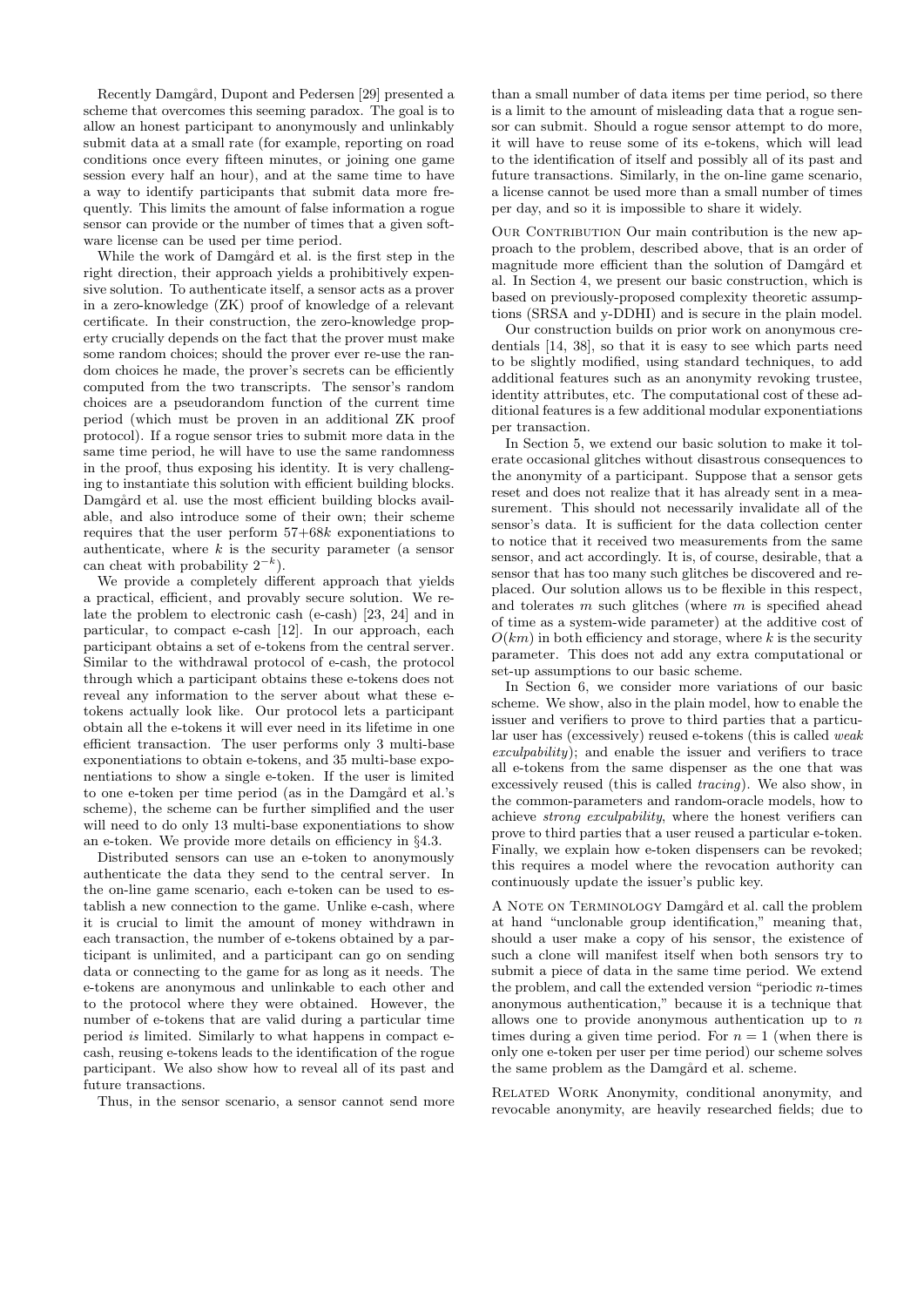space constraints, we compare ourselves only to the most relevant and the most recent work. Anonymous credentials allow one to prove that one has a set of credentials without revealing anything other than this fact. Revocable anonymity [27, 10, 18, 37] allows a trusted third party to discover the identity of all otherwise anonymous participants; it is not directly relevant to our efforts since we do not assume any such TTP, nor do we want anyone to discover the identity of honest users. Conditional anonymity requires that a user's transactions remain anonymous until some conditions are violated; our results fall within that category. With the exception of Damgård et al.'s work [29], no prior literature on conditional anonymity considered conditions of the form "at most  $n$  anonymous transactions per time period are allowed." Most prior work on conditional anonymity focused on e-cash [26, 9, 12], where the identity of double-spenders could be discovered. A recent variation on the theme is Jarecki and Shmatikov's [36] work on anonymous, but linkable, authentication where one's identity can be discovered after one carries out too many transactions. Another set of recent papers [47, 42] addressed a related problem of allowing a user to show a credential anonymously and unlinkably up to k times. Showing an anonymous credential more than k times allows a verifier to link the  $k + 1$  st showing to a previous transaction, but, in contrast to our scheme, does not in any way lead to the identification of the misbehaving user.

## 2. DEFINITION OF SECURITY

Our definitions for periodic  $n$ -times anonymous authentication are based on the e-cash definitions of [12] and [13]. We define a scheme where users  $U$  obtain e-token dispensers from the issuer  $\mathcal{I}$ , and each dispenser can dispense up to n anonymous and unlinkable e-tokens per time period, but no more; these e-tokens are then given to verifiers  $\mathcal V$  that guard access to a resource that requires authentication (e.g., an on-line game).  $U, V$ , and  $T$  interact using the following algorithms:

- IKeygen $(1^k,$  params) is the key generation algorithm of the e-token issuer  $\mathcal I$ . It takes as input  $1^k$  and, if the scheme is in the common parameters model, these parameters params. It outputs a key pair  $(pk_1, sk_1)$ . Assume that params are appended as part of  $pk<sub>\mathcal{I}</sub>$  and  $sk<sub>\mathcal{I}</sub>$ .
- UKeygen $(1^k, pk_\mathcal{I})$  creates the user's key pair  $(pk_\mathcal{U}, sk_\mathcal{U})$ analogously.
- Obtain( $\mathcal{U}(pk_{\mathcal{I}}, sk_{\mathcal{U}}, n), \mathcal{I}(pk_{\mathcal{U}}, sk_{\mathcal{I}}, n)$ ) At the end of this protocol, the user obtains an e-token dispenser D, usable n times per time period and (optionally) the issuer obtains tracing information  $t_D$  and revocation information  $r_D$ . *I* adds  $t_D$  and  $r_D$  to a record  $R_U$  which is stored together with  $pk_{\mathcal{U}}$ .
- Show $(\mathcal{U}(D, pk_{\mathcal{I}}, t, n), \mathcal{V}(pk_{\mathcal{I}}, t, n))$ . Shows an e-token from dispenser  $D$  in time period  $t$ . The verifier outputs a token serial number (TSN) S and a transcript  $\tau$ . The user's output is an updated e-token dispenser  $D'$ .
- Identify $(pk_{\mathcal{I}}, S, \tau, \tau')$ . Given two records  $(S, \tau)$  and  $(S, \tau')$ output by honest verifiers in the Show protocol, where  $\tau \neq \tau'$ , computes a value  $s_{\mathcal{U}}$  that can identify the owner of the dispenser D that generated TSN S.

The value  $s_{\mathcal{U}}$  may also contain additional information specific to the owner of  $D$  that (a) will convince third parties

that  $U$  is a violator (weak exculpability), that (b) will convince third parties that  $U$  double-showed this e-token (strong exculpability), or that (c) can be used to extract all token serial numbers of  $U$  (traceability).

A periodic n-times anonymous authentication scheme needs to fulfill the following three properties:

Soundness. Given an honest issuer, a set of honest verifiers are guaranteed that, collectively, they will not have to accept more than  $n$  e-tokens from a single e-token dispenser in a single time period. There is a knowledge extractor  $\mathcal E$  that executes u Obtain protocols with all adversarial users and produces functions,  $f_1, \ldots, f_u$ , with  $f_i : \mathbb{T} \times \mathbb{I} \to \mathbb{S}$ . I is the index set  $[0..n-1]$ ,  $\mathbb T$  is the domain of the time period identifiers, and S is the domain of TSN's. Running though all  $j \in \mathbb{I}$ ,  $f_i(t, j)$  produces all n TSNs for dispenser i at time  $t \in \mathbb{T}$ . We require that for every adversary, the probability that an honest verifier will accept  $S$  as a TSN of a Show protocol executed in time period t, where  $S \neq f_i(j, t)$ ,  $\forall 1 \leq$  $i \leq u$  and  $\forall 0 \leq j \leq n$  is negligible.

*Identification*. There exists an efficient function  $\phi$  with the following property. Suppose the issuer and verifiers  $\mathcal{V}_1, \mathcal{V}_2$ are honest. If  $\mathcal{V}_1$  outputs  $(S, \tau)$  and  $\mathcal{V}_2$  outputs  $(S, \tau')$  as the result of Show protocols, then Identify $(pk_{\mathcal{I}}, S, \tau, \tau')$  outputs a value  $s_{\mathcal{U}}$ , such that  $\phi(s_{\mathcal{U}}) = p k_{\mathcal{U}}$ , the violator's public key. In the sequel, when we say that a user has reused an e-token, we mean that there exist  $(S, \tau)$   $(S, \tau')$  that are both output by honest verifiers.

Anonymity. This property is captured as follows: the adversary, acting as the issuer, may run many Obtain protocols with many honest users. Then this adversary may invoke Show protocols with users of his choice, up to  $n$  times per time period with the same user. The adversary should not be able to distinguish whether he is indeed interacting with real users or with a simulator  $S$  that pretends to be real users without knowing anything about them, including which users it is supposed to be at any point in time, and without access to any secret or public key, or the user's e-token dispenser D. A formal definition for anonymity appears in the full version of this paper.

Additional Extensions In §5, we provide definitions of security in the context of *glitches*, i.e., re-use of e-tokens that do not occur "too often."

In §6, we discuss natural extensions to our basic construction that build on prior work on anonymous credentials and e-cash, namely the concepts of weak and strong exculpability, tracing, and revocation. We now define the corresponding algorithms and security guarantees for these extensions:

- VerifyViolator( $pk_{\mathcal{I}}, pk_{\mathcal{U}}, s_{\mathcal{U}}$ ) publicly verifies that the user with public key  $pk_{\mathcal{U}}$  has double-spent at least one e-token.
- VerifyViolation( $pk_{\mathcal{I}}, S, pk_{\mathcal{U}}, s_{\mathcal{U}}$ ) publicly verifies that the user with public key  $pk_{\mathcal{U}}$  is guilty of double-spending the e-token with TSN S.
- **Trace**( $pk_{\mathcal{I}}$ ,  $pk_{\mathcal{U}}$ ,  $s_{\mathcal{U}}$ ,  $R_{\mathcal{U}}$ , n), given a valid proof  $s_{\mathcal{U}}$  and the user's tracing record  $R_U$ , computes all TSNs corresponding to this user. Suppose the user has obtained  $u$  e-token dispensers, Trace outputs functions  $f_1, \ldots, f_u$  such that by running though all  $j \in [0..n-1]$ ,  $f_i(t, j)$  produces all n TSNs for e-token dispenser  $D_i$  at time t. If  $s_{\mathcal{U}}$  is invalid, i.e. VerifyViolator( $pk_{\mathcal{I}}, pk_{\mathcal{U}}, s_{\mathcal{U}}$ ) rejects, Trace does nothing.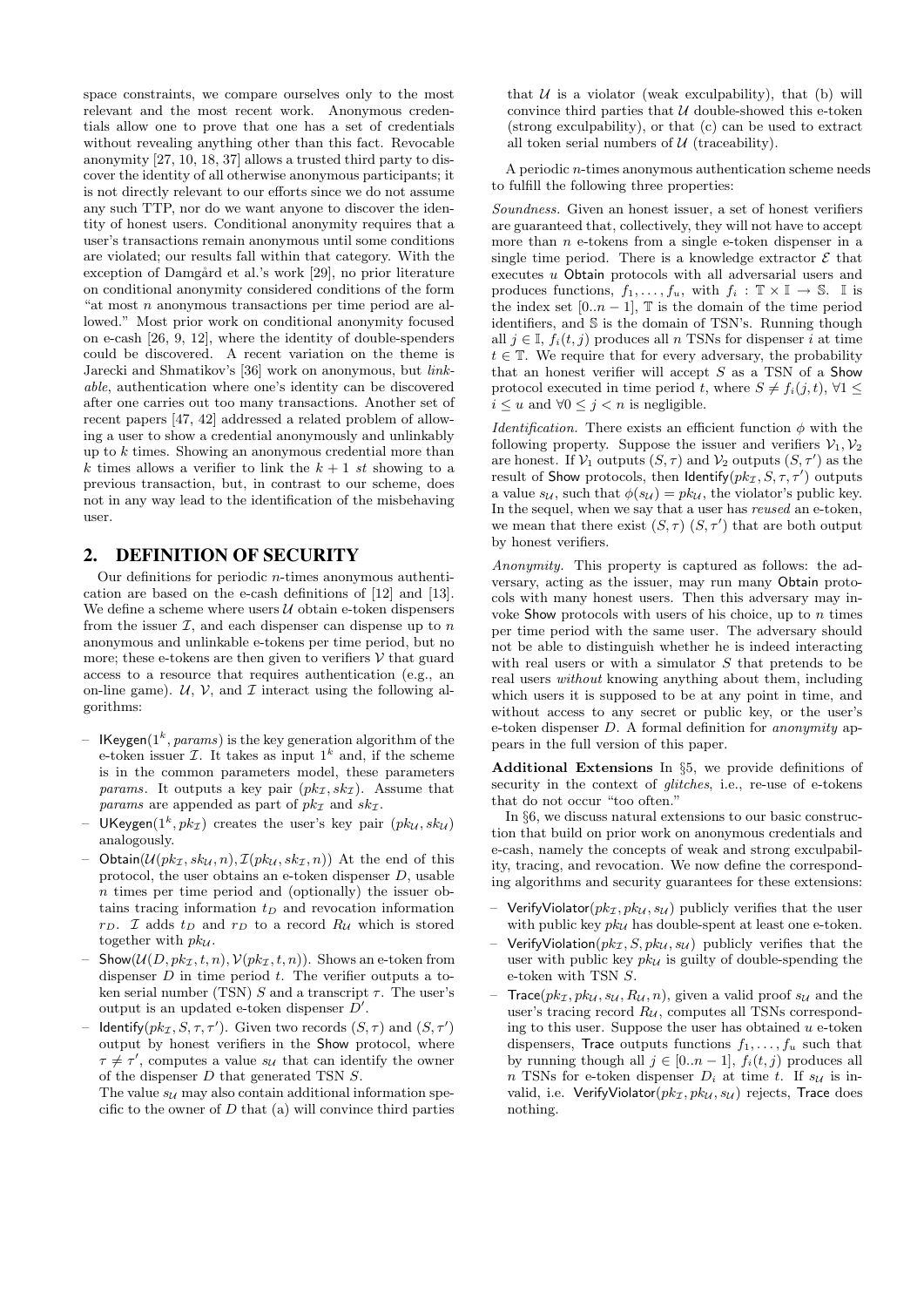$\mathsf{Revoke}(pk_\mathcal{I}, r_D, RD)$  takes as input a revocation database  $RD$  (initially empty) and revocation information  $r_D$  that corresponds to a particular user (see Obtain). It outputs the updated revocation database RD. In the sequel, we assume that  $RD$  is part of  $pk_{\mathcal{I}}$ .

These algorithms should fulfill the following properties:

Weak exculpability. An adversary cannot successfully blame an honest user  $U$  for reusing an e-token. More specifically, suppose an adversary can adaptively direct a user  $U$  to obtain any number of dispensers and show up to  $n$  e-tokens per dispenser per time period. The probability that the adversary produces  $s_{\mathcal{U}}$  such that VerifyViolator( $pk_{\mathcal{I}}$ ,  $pk_{\mathcal{U}}$ ,  $s_{\mathcal{U}}$ ) accepts is negligible.

Strong exculpability. An adversary cannot successfully blame a user  $U$  of reusing an e-token with token serial number  $S$ , even if  $U$  double-showed some other e-tokens. More specifically, suppose an adversary can adaptively direct a user to obtain any number of dispensers and show any number of e-tokens per dispenser per time period (i.e. he can reset the dispenser's state so that the dispenser reuses some of its etokens). The probability that the adversary outputs a token serial number S that was not reused and a proof  $s_{\mathcal{U}}$  such that VerifyViolation( $pk_{\mathcal{I}}$ ,  $S$ ,  $pk_{\mathcal{U}}$ ,  $s_{\mathcal{U}}$ ) accepts is negligible.

Tracing of violators. The token serial numbers of violators can be efficiently computed. More specifically, given a value  $s_{\mathcal{U}}$  such that VerifyViolator( $pk_{\mathcal{I}}, pk_{\mathcal{U}}, s_{\mathcal{U}}, n$ ) accepts, and supposing U has obtained u e-token dispensers,  $Trace(pk_{\tau}, pk_{\mathcal{U}})$  $s_{\mathcal{U}}, R_{\mathcal{U}}, n)$  produces functions  $f_1, \ldots, f_u$  such that by running though all  $j \in [0..n-1], f_i(t, j)$  produces all n TSNs for e-token dispenser  $i$  at time  $t$ .

Dynamic revocation. The Show protocol will only succeed for dispensers D that have not been revoked with Revoke. (Recall that Show takes as input the value  $pk_{\mathcal{I}}$  that contains the database DB of revoked users.)

#### 3. PRELIMINARIES

Our e-token system can be shown secure under several different complexity assumptions. Notation: we write  $\mathbb{G} =$  $\langle g \rangle$  to denote that g generates the group G.

BILINEAR MAPS. Let Bilinear\_Setup be an algorithm that, on input the security parameter  $1^k$ , outputs the parameters for a bilinear map as  $\gamma = (q, g_1, h_1, \mathbb{G}_1, g_2, h_2, \mathbb{G}_2, \mathbb{G}_T, \mathbf{e}).$ Each group  $\mathbb{G}_1 = \langle g_1 \rangle = \langle h_1 \rangle$ ,  $\mathbb{G}_2 = \langle g_2 \rangle = \langle h_2 \rangle$ , and  $\mathbb{G}_T$ are of prime order  $q \in \Theta(2^k)$ . The efficient mapping **e** :  $\mathbb{G}_1 \times \mathbb{G}_2 \to \mathbb{G}_T$  is both: (Bilinear) for all  $g_1 \in \mathbb{G}_1$ ,  $g_2 \in \mathbb{G}_2$ , and  $a, b \in \mathbb{Z}_q^2$ ,  $e(g_1^a, g_2^b) = e(g_1, g_2)^{ab}$ ; and (Non-degenerate) if  $g_1$  is a generator of  $\mathbb{G}_1$  and  $g_2$  is a generator of  $\mathbb{G}_2$ , then  $e(g_1, g_2)$  generates  $\mathbb{G}_T$ .

Complexity Assumptions. The security of our scheme relies on the following assumptions:

Strong RSA Assumption [4, 34]: Given an RSA modulus *n* and a random element  $g \in \mathbb{Z}_n^*$ , it is hard to compute  $h \in \mathbb{Z}_n^*$  and integer  $e > 1$  such that  $h^e \equiv g \mod n$ . The modulus *n* is of a special form pq, where  $p = 2p' + 1$  and  $q = 2q' + 1$  are safe primes.

Additionally, our constructions require one of y-DDHI or SDDHI, depending on the size of the system parameters. Alternatively, we can substitute DDH for either of these

assumptions, where the cost is an increase in our time and space complexity by a factor roughly the security parameter.  $y$ -Decisional Diffie-Hellman Inversion  $(y$ -DDHI) [5, **32**: Suppose that  $g \in \mathbb{G}$  is a random generator of order  $q \in \Theta(2^k)$ . Then, for all probabilistic polynomial time adversaries A,

$$
\Pr[a \leftarrow \mathbb{Z}_q^*; \ x_0 = g^{1/a}; \ x_1 \leftarrow \mathbb{G}; \ b \leftarrow \{0, 1\};
$$

$$
b' \leftarrow \mathcal{A}(g, g^a, g^{a^2}, \dots, g^{a^y}, x_b) : b = b'] < 1/2 + 1/\text{poly}(k).
$$

In the full version of this paper, we show that the SDDHI assumption holds in generic groups.

**Strong DDH Inversion (SDDHI):** Suppose that  $q \in \mathbb{G}$ is a random generator of order  $q \in \Theta(2^k)$ . Let  $\mathcal{O}_a(\cdot)$  be an oracle that, on input  $z \in \mathbb{Z}_q^*$ , outputs  $g^{1/(a+z)}$ . Then, for all probabilistic polynomial time adversaries  $\mathcal{A}^{(\cdot)}$  that do not query the oracle on  $x$ ,

$$
\Pr[a \leftarrow \mathbb{Z}_q^*; (x, \alpha) \leftarrow \mathcal{A}^{\mathcal{O}_a}(g, g^a); y_0 = g^{1/(a+x)}; y_1 \leftarrow \mathbb{G};b \leftarrow \{0, 1\}; b' \leftarrow \mathcal{A}^{\mathcal{O}_a}(y_b, \alpha) : b = b'] < 1/2 + 1/\text{poly}(k).
$$

Additionally, our constructions require one of the following assumptions. XDH requires non-supersingular curves, whereas SF-DDH may reasonably be conjectured to hold in any bilinear group.

External Diffie-Hellman Assumption (XDH) [35, 44, 40, 6, 3]: Suppose Bilinear\_Setup( $1^k$ ) produces the parameters for a bilinear mapping  $e : \mathbb{G}_1 \times \mathbb{G}_2 \to \mathbb{G}_T$ . The XDH assumption states that the Decisional Diffie-Hellman (DDH) problem is hard in G1.

Sum-FreeDecisionalDiffie-Hellman Assumption(SF-**DDH)** [31]: Suppose that  $g \in \mathbb{G}$  is a random generator of order  $q \in \Theta(2^k)$ . Let L be any polynomial function of k. Let  $\mathcal{O}_{\vec{a}}(\cdot)$  be an oracle that, on input a subset  $I \subseteq \{1, \ldots, L\},\$ outputs the value  $g_1^{\beta_I}$  where  $\beta_I = \prod_{i \in I} a_i$  for some  $\vec{a}$  =  $(a_1, \ldots, a_L) \in \mathbb{Z}_q^L$ . Further, let R be a predicate such that  $R(J, I_1, \ldots, I_t) = 1$  if and only if  $J \subseteq \{1, \ldots, L\}$  is DDHindependent from the  $I_i$ 's; that is, when  $v(I_i)$  is the L-length vector with a one in position j if and only if  $j \in I_i$  and zero otherwise, then there are no three sets  $I_a, I_b, I_c$  such that  $v(J) + v(I_a) = v(I_b) + v(I_c)$  (where addition is bitwise over the integers). Then, for all probabilistic polynomial time adversaries  $\mathcal{A}^{(\cdot)}$ ,

$$
\Pr[\vec{a} = (a_1, \dots, a_L) \leftarrow \mathbb{Z}_q^L; (J, \alpha) \leftarrow \mathcal{A}^{\mathcal{O}_{\vec{a}}}(1^k); y_0 = g^{\prod_{i \in J} a_i};
$$

$$
y_1 \leftarrow \mathbb{G}; b \leftarrow \{0, 1\}; b' \leftarrow \mathcal{A}^{\mathcal{O}_{\vec{a}}}(y_b, \alpha) : b = b' \wedge
$$

$$
R(J, Q) = 1] < 1/2 + 1/\text{poly}(k),
$$

where Q is the set of queries that A made to  $\mathcal{O}_{\vec{a}}(\cdot)$ .

KEY BUILDING BLOCKS. We summarize the necessary information about our system components.

DY Pseudorandom Function (PRF). Let  $\mathbb{G} = \langle g \rangle$  be a group of prime order  $q \in \Theta(2^k)$ . Let a be a random element of  $\mathbb{Z}_q^*$ . Dodis and Yampolskiy [32] showed that  $f_{g,a}^{DY}(x) = g^{1/(a+x)}$  is a pseudorandom function, under the  $y$ -DDHI assumption, when either: (1) the inputs are drawn from the restricted domain  $\{0,1\}^{O(\log k)}$  only, or (2) the adversary specifies a polynomial-sized set of inputs from  $\mathbb{Z}_q^*$ before a function is selected from the PRF family (i.e., before the value  $a$  is selected). For our purposes, we require something stronger: that the DY construction work for inputs drawn arbitrarily and adaptively from  $\mathbb{Z}_q^*$ .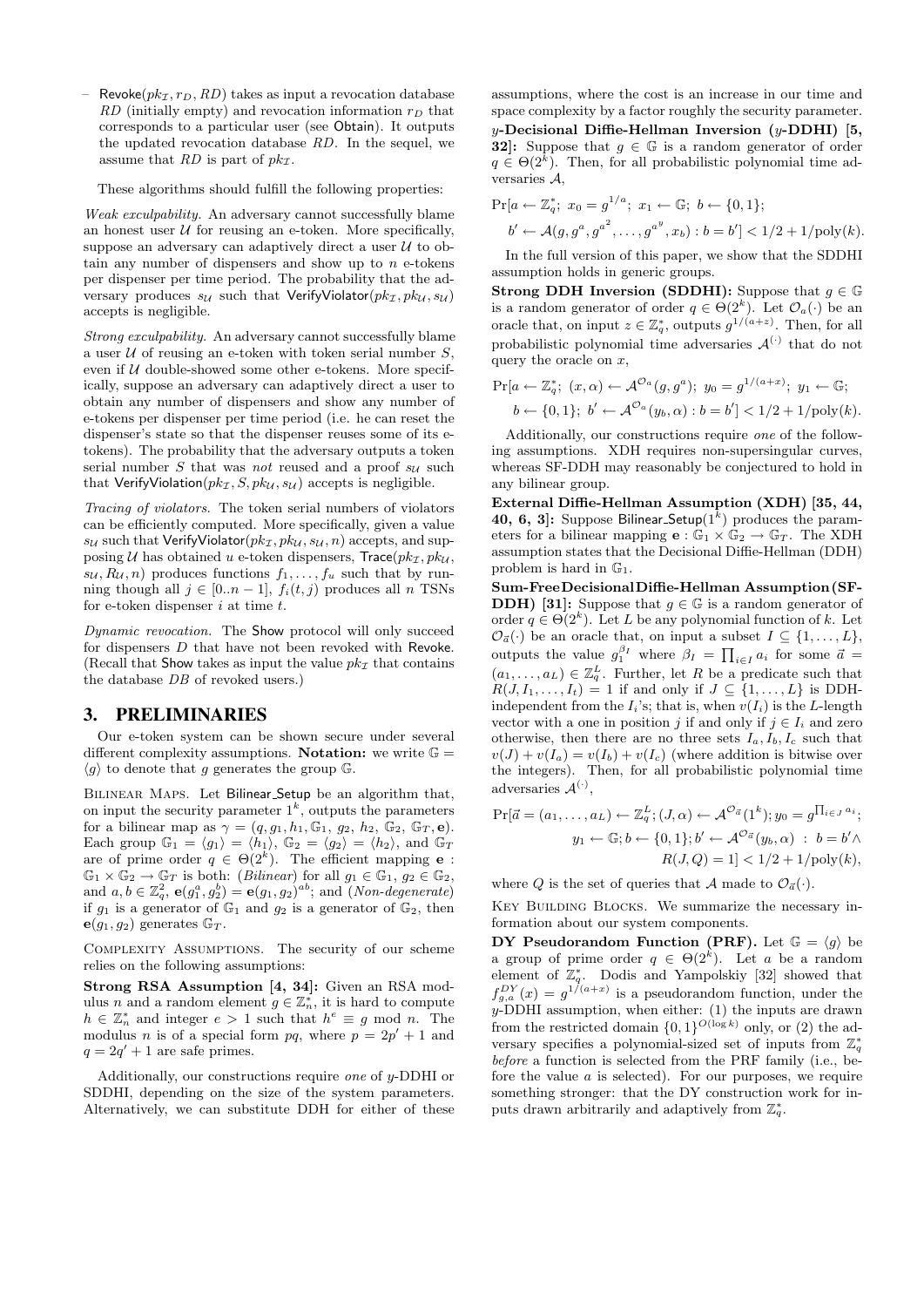THEOREM 3.1. In the generic group model, the Dodis-Yampolskiy PRF is adaptively secure for inputs in  $\mathbb{Z}_q^*$ .

The proof is included in the full version of this paper.

Pedersen and Fujisaki-Okamoto Commitments. Recall the Pedersen commitment scheme [43], in which the public parameters are a group  $\mathbb G$  of prime order  $q$ , and generators  $(g_0, \ldots, g_m)$ . In order to commit to the values  $(v_1, \ldots, v_m) \in \mathbb{Z}_q^m$ , pick a random  $r \in \mathbb{Z}_q$  and set  $C = \text{PedCom}(v_1, \ldots, v_m; r) = g_0^r \prod_{i=1}^m g_i^{v_i}.$ 

Fujisaki and Okamoto [34] showed how to expand this scheme to composite order groups.

CL Signatures. Camenisch and Lysyanskaya [16] came up with a secure signature scheme with two protocols: (1) An efficient protocol for a user to obtain a signature on the value in a Pedersen (or Fujisaki-Okamoto) commitment [43, 34] without the signer learning anything about the message. (2) An efficient proof of knowledge of a signature protocol. Security is based on the Strong RSA assumption. Using bilinear maps, we can use other signature schemes [17, 6] for shorter signatures.

Verifiable Encryption. For our purposes, in a verifiable encryption scheme, the encrypter/prover convinces a verifier that the plaintext of an encryption under a known public key is equivalent to the value hidden in a Pedersen commitment.

Camenisch and Damgård [11] developed a technique for turning any semantically-secure encryption scheme into a verifiable encryption scheme.

Bilinear El Gamal Encryption. We require a cryptosystem where  $g^x$  is sufficient for decryption and the public key is  $\phi(g^x)$  for some function  $\phi$ . One example is the bilinear El Gamal cryptosystem [7, 2], which is semantically secure under the DBDH assumption; that is, given  $(g, g^a, g^b, g^c, Q)$ , it is difficult to decide if  $Q = e(g, g)^{abc}$ . DBDH is implied by y-DDHI or Sum-Free DDH.

Agreeing on the Time. Something as natural as time becomes a complex issue when it is part of a security system. First, it is necessary that the time period  $t$  be the same for all users that show e-tokens in that period. Secondly, it should be used only for a single period, i.e., it must be unique. Our construction in §4 allows for the use of arbitrary time period identifiers, such as those negotiated using the hash tree protocol in [29]. For Glitch protection, §5, we assume a totally ordered set of time period identifiers.

# 4. A PERIODIC N-TIMES ANONYMOUS AUTHENTICATION SCHEME

## 4.1 Intuition Behind our Construction

In a nutshell, the issuer and the user both have key pairs. Let the user's keypair be  $(pku, sku)$ , where  $pku = g^{sku}$  and g is a generator of some group G of known order. Let  $f_s$ be a pseudorandom function whose range is the group  $G$ . During the Obtain protocol, the user obtains an e-token dispenser  $D$  that allows her to show up to  $n$  tokens per time period. The dispenser  $D$  is comprised of seed  $s$  for PRF  $f_s$ , the user's secret key  $sk_{\mathcal{U}}$ , and the issuer's signature on  $(s, sk_{\mathcal{U}})$ . We use CL signatures to prevent the issuer from learning anything about s or  $sku$ . In the Show protocol, the user shows her  $i^{th}$  token in time period t: she releases TSN  $S = f_s(0, t, i)$ , a double-show tag  $E = pk\mu \cdot f_s(1, t, i)^R$ 

(for a random  $R$  supplied by the verifier), and runs a  $ZK$ proof protocol that  $(S, E)$  correspond to a valid dispenser for time period t and  $0 \leq i \leq n$  (the user proves that S and E were properly formed from values  $(s, sk_{\mathcal{U}})$  signed by the issuer). Since  $f_s$  is a PRF, and all the proof protocols are zero-knowledge, it is computationally infeasible to link the resulting e-token to the user, the dispenser D, or any other e-tokens corresponding to  $D$ . If a user shows  $n + 1$  e-tokens during the same time interval, then two of the e-tokens must use the same TSN. The issuer can easily detect the violation and compute  $pk_{\mathcal{U}}$  from the two doubleshow tags,  $E = pk\iota \cdot f_s(1, t, i)^R$  and  $E' = pk\iota \cdot f_s(1, t, i)^{R'}$ . From the equations above,  $f_s(1,t,i) = (E/E')^{(R-R')^{-1}}$  and  $pk_{\mathcal{U}} = E/f_s(1, t, i)^R$ .

## 4.2 Our Basic Construction

Let k be a security parameter and  $l_q \in O(k)$ ,  $l_x$ ,  $l_{time}$ , and  $l_{\text{cnt}}$  be system parameters such that  $l_q \ge l_x > l_{\text{time}} + l_{\text{cnt}} + 3$ and  $2^{l_{\text{cnt}}} - 1 > n$ , where *n* is the number of tokens we allow per time period.

In the following, we assume implicit conversion between binary strings and integers, e.g., between  $\{0,1\}^l$  and  $[0,2^l-$ 1]. Let  $F_{(g,s)}(x) := f_{g,s}^{DY}(x) := g^{1/(s+x)}$  for  $x, s \in \mathbb{Z}_q^*$ and  $\langle g \rangle = \mathbb{G}$  being of prime order q. For suitably defined  $l_{\text{time}}$ ,  $l_{\text{cnt}}$ , and  $l_x$  define the function  $c: \{0,1\}^{l_x-l_{\text{time}}-l_{\text{cnt}}} \times$  $\{0,1\}^{l_{\text{time}}} \times \{0,1\}^{l_{\text{cnt}}} \to \{0,1\}^{l_x}$  as:

$$
c(u, v, z) := \left(u2^{l \text{time}} + v\right)2^{l \text{cnt}} + z.
$$

**Issuer Key Generation:** In  $K$ eygen( $1<sup>k</sup>$ , params), the issuer  $\mathcal I$  generates two cyclic groups:

- 1. A group  $\langle \mathbf{g} \rangle = \langle \mathbf{h} \rangle = \mathbf{G}$  of composite order  $\mathbf{p}'\mathbf{q}'$  that can be realized by the multiplicative group of quadratic residue modulo a special RSA modulus  $N = (2p' +$  $1(2q' + 1)$ . In addition to CL signatures, this group will be needed for zero-knowledge proofs of knowledge used in the sequel. Note that soundness of these proof systems is computational only and assumes that the prover does not know the order of the group.
- 2. A group  $\langle g \rangle = \langle \tilde{g} \rangle = \langle h \rangle = \mathbb{G}$  of prime order q with  $2^{l_q-1} < q < 2^{l_q}$ .

The issuer must also prove in zero-knowledge that  $N$  is a special RSA modulus, and  $\langle \mathbf{g} \rangle = \langle \mathbf{h} \rangle$  are quadratic residues modulo N. In the random oracle model, one non-interactive proof may be provided. In the plain model, the issuer must agree to interactively prove this to anyone upon request.

Furthermore, the issuer generates a CL signature key pair  $(pk, sk)$  set in group **G**. The issuer's public-key will contain  $(\mathbf{g}, \mathbf{h}, \mathbf{G}, g, \tilde{g}, h, \mathbb{G}, pk)$ , while the secret-key will contain all of the information.

User Key Generation: In UKeygen( $1^k$ ,  $pk_{\mathcal{I}}$ ), the user chooses a random  $sk_{\mathcal{U}} \in \mathbb{Z}_q$  and sets  $pk_{\mathcal{U}} = g^{sk_{\mathcal{U}}} \in \mathbb{G}$ .

Get e-Token Dispenser: Obtain( $U(\bar{p}k\tau, sk\mu, n)$ ,  $\mathcal{I}(p\bar{k}\mu, n)$  $sk_{\mathcal{I}}$ , n). Assume that U and I have mutually authenticated. A user  $U$  obtains an e-token dispenser from an issuer  $\mathcal I$  as follows:

1.  $U$  and  $\mathcal I$  agree on a commitment  $C$  to a random value  $s \in \mathbb{Z}_q$  as follows: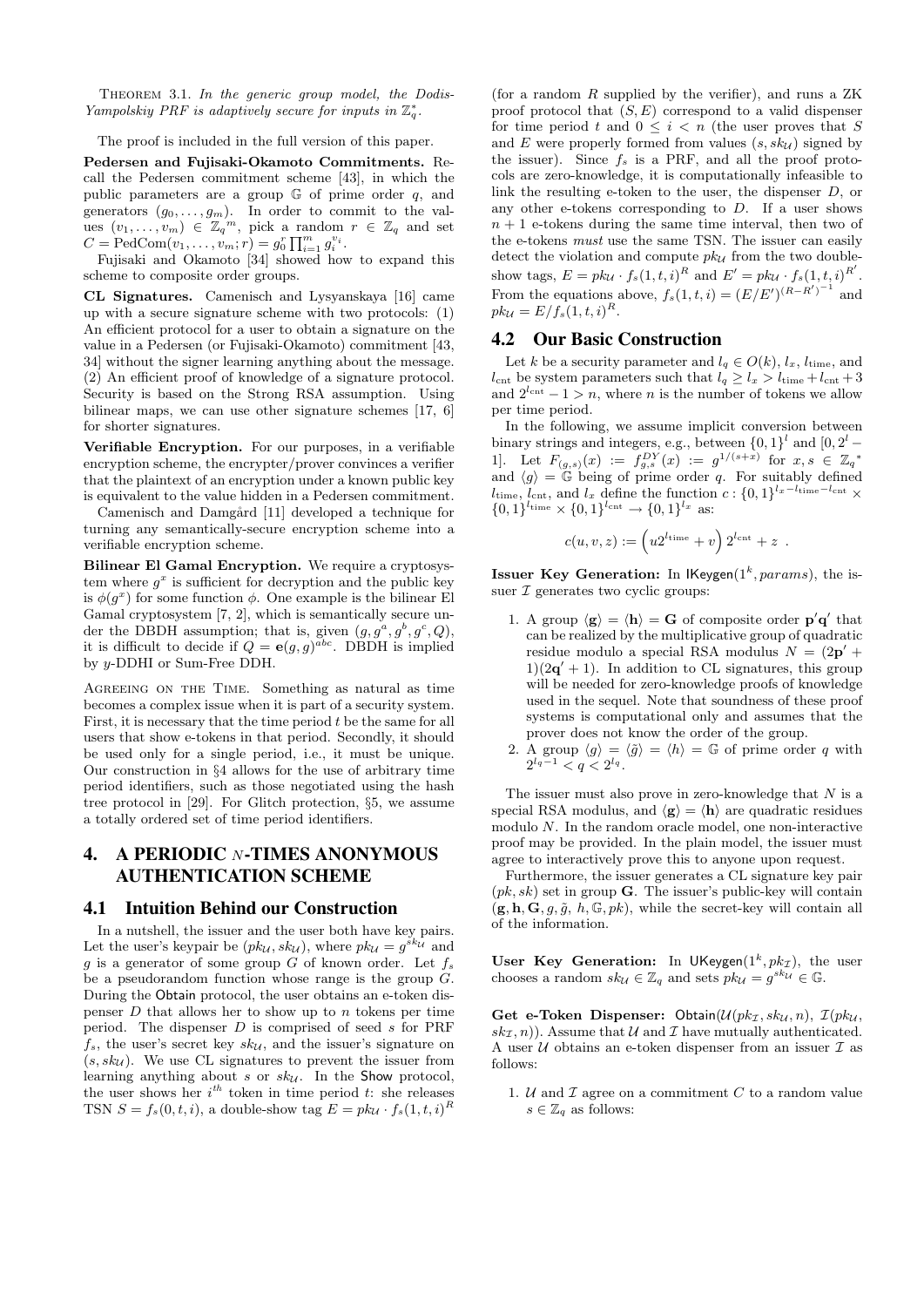- (a)  $U$  selects s' at random from  $\mathbb{Z}_q$  and computes  $C' = \text{PedCom}(sk_{\mathcal{U}}, s'; r) = g^{sk_{\mathcal{U}}}\tilde{g}^{s'}h^{r}.$
- (b)  $U$  sends  $C'$  to  $\mathcal I$  and proves that it is constructed correctly.
- (c)  $\mathcal I$  sends a random r' from  $\mathbb Z_q$  back to  $\mathcal U$ .
- (d) Both U and I compute  $C = C' \tilde{g}^{r'} = \text{PedCom}(sku,$  $s' + r'; r$ ). U computes  $s = s' + r' \mod q$ .
- 2.  $\mathcal I$  and  $\mathcal U$  execute the CL signing protocol on commitment C. Upon success,  $\mathcal U$  obtains  $\sigma$ , the issuer's signature on  $(sk_{\mathcal{U}}, s)$ . This step can be efficiently realized using the CL protocols [16, 17] in such a way that  $\mathcal I$ learns nothing about  $sk_{\mathcal{U}}$  or s.
- 3. *U* initializes counters  $T := 1$  (to track the current period) and  $J := 0$  (to count the e-tokens shown in the current time period).  $U$  stores the e-token dispenser  $D = (sk_{\mathcal{U}}, s, \sigma, T, J).$

Use an e-Token: Show $(\mathcal{U}(E, pk_{\mathcal{I}}, t, n), \mathcal{V}(pk_{\mathcal{I}}, t, n))$ . Let t be the current time period identifier with  $0 < t < 2^{l_{\text{time}}}$ . (We discuss how two parties might agree on t in Section 3.) A user U reveals a single e-token from a dispenser  $D =$  $(k\mathcal{U}, s, \sigma, T, J)$  to a verifier V as follows:

- 1. *U* compares t with T. If  $t \neq T$ , then *U* sets  $T := t$  and  $J := 0$ . If  $J \geq n$ , abort!
- 2. V sends to U a random  $R \in \mathbb{Z}_q^*$ .
- 3.  $U$  sends to  $V$  a token serial number  $S$  and a double spending tag  $E$  computed as follows:

$$
S = F_{(g,s)}(c(0,T,J)), \qquad E = pk_{\mathcal{U}} \cdot F_{(g,s)}(c(1,T,J))^R
$$

- 4.  $U$  and  $V$  engage in a zero-knowledge proof of knowledge of values  $sk_{\mathcal{U}}$ , s,  $\sigma$ , and J such that:
	- (a)  $0 \leq J < n$ ,
	- (b)  $S = F_{(g,s)}(c(0,t,J)),$

(c) 
$$
E = g^{sku} \cdot F_{(g,s)}(c(1,t,J))^R
$$
,

- (d) VerifySig( $pk_{\mathcal{I}}$ ,  $(sk_{\mathcal{U}}$ ,  $s$ ),  $\sigma$ )=true.
- 5. If the proof verifies,  $V$  stores  $(S, \tau)$ , with  $\tau = (E, R)$ , in his database. If he is not the only verifier, he also submits this tuple to the database of previously shown e-tokens.
- 6. *U* increases counter *J* by one. If  $J \geq n$ , the dispenser is empty. It will be refilled in the next time period.

Technical Details. The proof in Step 4 is done as follows:

- 1. U generates the commitments  $C_J = g^J h^{r_1}$ ,  $C_u =$  $g^{sku}h^{r_2}, C_s = g^s h^{r_3}$ , and sends them to  $\mathcal{V}$ .
- 2. U proves that  $C_J$  is a commitment to a value in the interval [0, n−1] using standard techniques [22, 19, 8].
- 3.  $U$  proves knowledge of a CL signature from  $I$  for the values committed to by  $C_u$  and  $C_s$  in that order. This step can be efficiently realized using the CL protocols [16, 17].
- 4.  $U$  as prover and  $V$  as verifier engage in the following proof of knowledge, using the notation by Camenisch and Stadler [21]:

$$
PK\{(\alpha, \beta, \delta, \gamma_1, \gamma_2, \gamma_3) : g = (C_s g^{c(0, t, 0)} C_J)^{\alpha} h^{\gamma_1} \wedge
$$
  

$$
S = g^{\alpha} \wedge g = (C_s g^{c(1, t, 0)} C_J)^{\beta} h^{\gamma_2} \wedge
$$
  

$$
C_u = g^{\delta} h^{\gamma_3} \wedge E = g^{\delta} (g^R)^{\beta} \} .
$$

 $U$  proves she knows the values of the Greek letters; all other values are known to both parties.

Let us explain the last proof protocol. From the first step we know that  $C_J$  encodes some value  $\hat{J}$  with  $0 \leq \hat{J} < n$ , i.e.,  $C_J = g^{\hat{J}} h^{\hat{r}_J}$  for some  $\hat{r}_J$ . From the second step we know that  $C_s$  and  $C_u$  encoded some value  $\hat{u}$  and  $\hat{s}$  on which the prover  $U$  knows a CL signature by the issuer. Therefore,  $C_s = g^{\hat{s}} h^{\hat{r}_s}$  and  $C_u = g^{\hat{u}} h^{\hat{r}_u}$  for some  $\hat{r}_s$  and  $\hat{r}_u$ . Next, recall that by definition of  $c(\cdot, \cdot, \cdot)$  the term  $g^{c(0,t,0)}$  corresponds to  $g^{t2^{l_{\text{cnt}}}}$ . Now consider the first term  $g = (C_s g^{c(0,t,0)} C_J)^{\alpha} h^{\gamma_1}$ in the proof protocol. We can now conclude the prover  $U$ knows values  $\hat{a}$  and  $\hat{r}$  such that  $g = g^{(\hat{s} + t2^{l_{\text{cnt}}} + \hat{J})\hat{a}} h^{\hat{r}}$  and  $S =$  $g^{\hat{a}}$ . From the first equation is follows that  $\hat{a} = (\hat{s} + (t2^{l_{\text{cnt}}} +$  $(\hat{J})^{-1}$  (mod q) must hold provided that  $\mathcal U$  is not privy to  $\log_q h$  (as we show via a reduction in the proof of security) and thus we have established that  $S = F_{(g,\hat{s})}(c(0,t,\hat{J}))$  is a valid serial number for the time period  $t$ . Similarly one can derive that  $E = g^{\hat{u}} \cdot F_{(g,\hat{s})}(c(1,t,\hat{J}))^R$ , i.e., that E is a valid double-spending tag for time period  $t$ .

**Identify Cheaters:** Identify $(pk_{\mathcal{I}}, S, (E, R), (E', R'))$ . If the verifiers who accepted these tokens were honest, then  $R \neq$  $R'$  with high probability, and proof of validity ensures that  $E = pk_\mathcal{U} \cdot f_s(1,T,J)^R$  and  $E' = pk_\mathcal{U} \cdot f_s(1,T,J)^{R'}$ . The violator's public key can now be computed by first solving for  $f_s(1,T,J) = (E/E')^{(R-R')^{-1}}$  and then computing  $pk_u =$  $E/f_s(1,T,J)^R$ .

THEOREM 4.1. Protocols IKeygen, UKeygen, Obtain, Show, and Identify described above achieve soundness, identification, and anonymity properties in the plain model assuming Strong RSA, and y-DDHI if  $l_x \in O(\log k)$  or SDDHI otherwise.

In the full version of this paper, we prove the theorem. Recall that  $l_x$  dictates the number of time periods and the number of allowed shows per time period; when these values are small, security is based only on Strong RSA and y-DDHI.

## 4.3 Efficiency Discussion

To analyze the efficiency of our scheme, it is sufficient to consider the number of (multi-base) exponentiations the parties have to do in  $\mathbb{G}$  and  $\mathbf{G}$ . In a decent implementation, a multi-base exponentiation takes about the same time as a single-base exponentiation, provided that the number of bases is small. For the analysis we assume that the Strong RSA based CL-signature scheme is used.

Obtain: both the user and issuer perform 3 exponentiations in G. Show: the user performs 12 multi-base exponentiation in  $\mathbb{G}$  and 23 multi-base exponentiations in  $\mathbf{G}$ , while the verifier performs 7 multi-base exponentiation in G and 13 multi-base exponentiations in  $G$ . If n is odd, the user only needs to do 12 exponentiations in G, while the verifier needs to do 7. To compare ourselves to the Damgård et al. [29] scheme, we set  $n = 1$ . In this case, Show requires that the user perform 12 multi-base exponentiation in G and 1 multi-base exponentiations in G and the verifier perform 7 multi-base exponentiation in G and 1 multi-base exponentiations in G. Damgård et al. requires  $57+68r$  exponentiations in  $\mathbb{G}$ , where r is the security parameter (i.e.,  $2^{-r}$  is the probability that the user can cheat). Depending on the application,  $r$  should be at least 20 or even 60. Thus, our scheme is an order of magnitude more efficient than Damgård et al.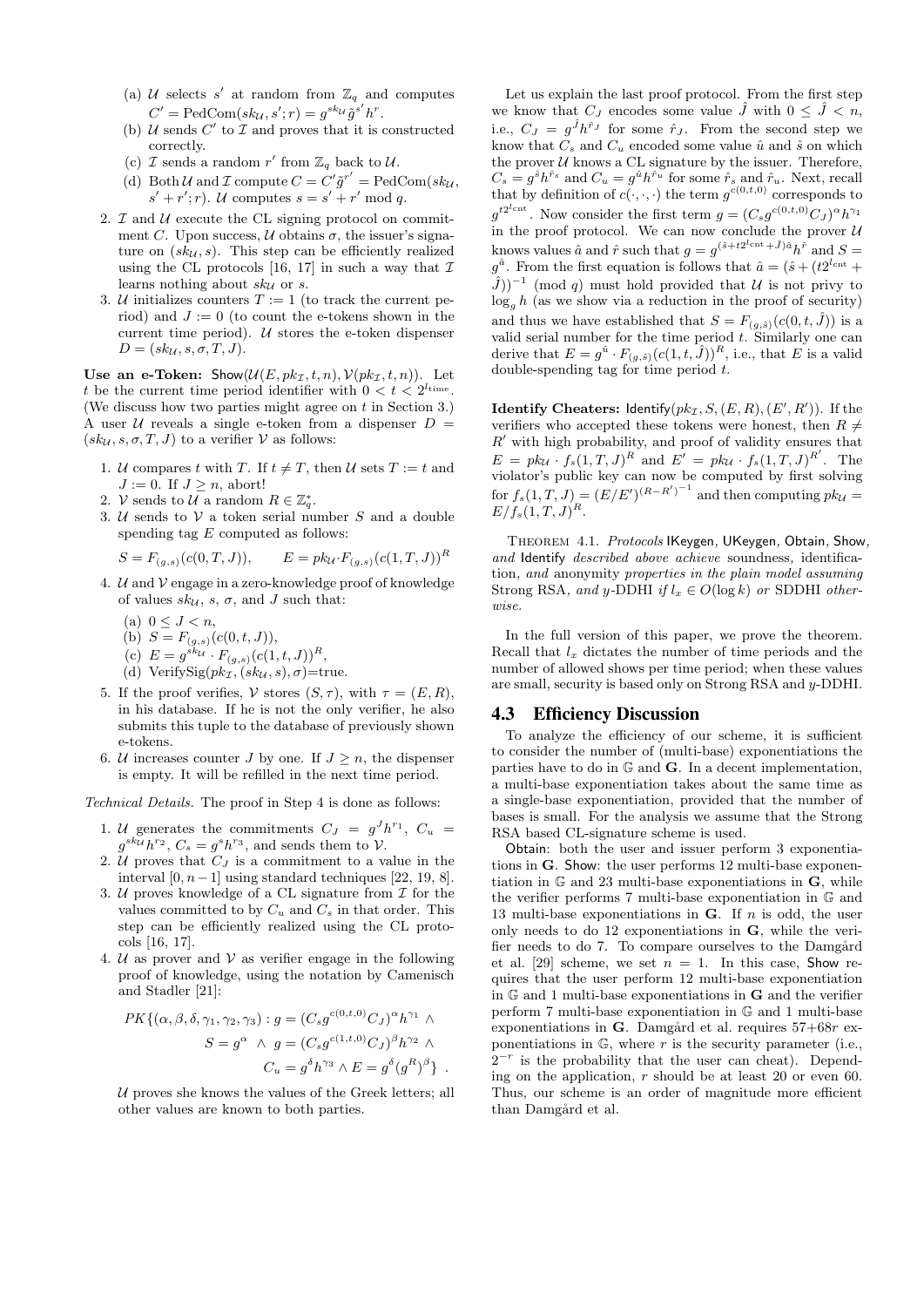# 5. GLITCH PROTECTION EXTENSION

In our periodic n-times anonymous authentication scheme, a user who shows two tokens with the same TSN becomes identifiable. (Recall that only  $n$  unique TSN values are available to a user per time period.) A user might accidentally use the same TSN twice because of hardware breakdowns, clock desychronization, etc. We want to protect the anonymity of users who occasionally cause a glitch (repeat a TSN in two different tokens), while still identifying users who cause an excessive amount of glitches. A user might be permitted up to  $m$  glitches per *monitoring inter*val (e.g., year). Any TSN repetition will be detected, but the user's anonymity will not be compromised until the  $(m+1)$ st glitch. A token that causes a glitch is called a clone.

Suppose a user has u glitches in one monitoring interval. Our goal is to design a scheme where:

- if  $u = 0$ , all shows are anonymous and unlinkable;
- if 1 ≤ u ≤ m, all shows remain anonymous, but a link-id  $L$  is revealed, making all clones linkable;
- if  $u > m$ , the user's public key is revealed.

One can think of link-id  $L$  as a pseudonym (per monitoring interval) that is hidden in each token released by the same user (much in the same way that the user's public key was hidden in each token released by a user in the basic scheme). If tokens  $(S, \tau)$  and  $(S, \tau')$  caused a glitch, then we call  $(S, \tau, \tau')$  a glitch tuple, where by definition  $\tau \neq \tau'$ . We introduce a new function GetLinkId that takes as input a glitch tuple and returns the link-id  $L$ . Once  $m + 1$  clones are linked to the same pseudoym  $L$ , there is enough information from these collective original and cloned transcripts to compute the public key of the user.

We continue to use identifier  $t \in \mathbb{T}$  for (indivisible) time periods. Identifier  $v \in V$  refers to a monitoring interval. We give two glitch protection schemes: §5.1 considers disjoint monitoring intervals, while §5.2 works on overlapping monitoring intervals. For the first scheme, we assume the existence of an efficient function  $M_{\rm V}$  that maps every time period t to its unique monitoring interval  $v \in \mathbb{V}$ .

## 5.1 Basic Glitch Protection

Our basic glitch protection scheme tolerates up to  $m$  clones per monitoring interval v; monitoring intervals are disjoint.

We informally define the protocols and security properties of a periodic authentication scheme with glitch protection:

- ShowGP( $U(D, pk_{\mathcal{I}}, t, n, m)$ ,  $V(pk_{\mathcal{I}}, t, n, m)$ ). Shows an etoken from dispenser  $D$  in time period  $t$  and monitoring interval  $v = M_{\mathbb{V}}(t)$ . The verifier obtains a token serial number  $S$  and a transcript  $\tau$ .
- GetLinkId $(pk_{\mathcal{I}}, S, \tau, \tau')$ . Given e-tokens  $(S, \tau, \tau')$ , where  $\tau$  $\neq \tau'$  by definition, computes a link-id value L.
- $-$  Identify $\mathsf{GP}(pk_\mathcal{I}, \langle S_1, \tau_1, \tau'_1 \rangle, \ldots, \langle S_{m+1}, \tau_{m+1}, \tau'_{m+\ell+1} \rangle).$ Given  $m+1$  glitch tuples where for each i, GetLinkId( $S_i, \tau_i$ ,  $\tau'_{i}$ ) produces the same link-id L, computes a value  $s_{\mathcal{U}}$  that can be used to compute the public key of the owner of the dispenser D from which the TSNs came.

We give two new security properties  $GP$  Anonymity and  $GP$ Identification that supercede the Anonymity and Identification properties of §2.

GP Anonymity. An adversarial issuer, even when cooperating with verifiers and other dishonest users, and adaptively directing honest users to show e-tokens and up to m clones of his choice for every monitoring interval  $v \in V$ , cannot learn anything about a user's e-token usage behavior except what is available from side information from the environment. This property is captured by a simulator  $\mathcal S$  which can interact with the adversary as if he were the user.  $S$ doesn't have access to the user's secret or public key, or her e-token dispenser  $D$ . However, when the adversary asks  $S$ to make a clone, the environment passes  $S$  a link-id. In the full version of this paper, we provide a formal definition.

GP Identification. Suppose the issuer and verifiers are honest and they receive  $m + 1$  glitch tuples  $\mathsf{Input} = (S_1, \tau_1, \tau_1'),$  $\dots, (S_{m+1}, \tau_{m+1}, \tau'_{m+1})$  with the same  $L = \textsf{GetLinkId}(pk_{\mathcal{I}},$  $S_i, \tau_i, \tau'_i$  for all  $1 \leq i \leq m+1$ . Then with high probability algorithm IdentifyGP( $pk_{\mathcal{I}}$ , Input) outputs a value  $s_{\mathcal{U}}$  for which there exists an efficient function  $\phi$  such that  $\phi(s_{\mathcal{U}})$  =  $pk_{\mathcal{U}}$ , identifying the violator.

Intuition behind construction. Recall that in our basic scheme, an e-token has three logical parts: a serial number  $S = F_{(s,q)}(c(0,T,J))$ , a tag  $E = pk_{\mathcal{U}} \cdot F_{(s,q)}(c(1,T,J))^R$ , and a proof of validity. If the user shows a token with TSN S again, then he must reveal  $E' = pk_{\mathcal{U}} \cdot F_{(s,g)}(c(1,T,J))^{R'}$ , where  $R \neq R'$ , and the verifier can solve for  $pk_{\mathcal{U}}$  from  $(E, E', R, R').$ 

Now, in our glitch protection scheme, an e-token has four logical parts: a serial number  $S = F_{(s,g)}(c(0,T,J))$ , a tag K that exposes the link-id L if a glitch occurs, a tag E that exposes  $pk_{\mathcal{U}}$  if more than m glitches occur, and a proof of validity.

We instantiate  $K = L \cdot F_{(g,s)}(c(2,T,J))^R$ . Now a doubleshow reveals L just as it revealed  $pku$  in the original scheme. The link-id for monitoring interval v is  $L = F_{(s,q)}(c(1,v,0))$ .

Once the verifiers get  $m+1$  clones with the same link-id  $L$ , they need to recover  $pk_{\mathcal{U}}$ . To allow this, the user includes tag  $E = pk_U \cdot \prod_{i=1}^{m} F_{(g,s)}(c(3,v,i))^{\rho_i} \cdot F_{(s,g)}(c(4,T,J))^R$ . (Here, it will be critical for anonymity that the user and the verifier *jointly* choose the random values  $R, \rho_1, \ldots, \rho_m$ .)

Now, suppose a user causes  $m + 1$  glitches involving  $\ell$ distinct TSNs. Given  $(E, R, \rho_1, \ldots, \rho_m)$  from each of these  $(m+\ell+1)$  tokens, the public key of the user can be computed by repeatedly using the elimination technique that allowed the discovery of L from  $(K, K', R, R')$ . We have  $(m + \ell + 1)$ equations E and  $(m+\ell+1)$  unknown bases including  $pk_{\mathcal{U}}$  and the  $F_{(s,q)}(.)$  values. Thus, solving for  $pk_{\mathcal{U}}$  simply requires solving a system of linear equations.

Construction. ShowGP and IdentifyGP replace the corresponding Show and Identify algorithms of the basic construction in §4.

ShowGP( $U(D, pk_{\mathcal{I}}, t, n, m)$ ,  $V(pk_{\mathcal{I}}, t, n, m)$ ). Let  $v = M_{\mathbb{V}}(t)$ . A user  $\mathcal U$  shows a single e-token from a dispenser  $D =$  $(ku, s, \sigma, T, J)$  to a verifier V as follows:

- 1. *U* compares t with T. If  $t > T$ , then U sets  $T := t$  and  $J := 0$ . If  $J \geq n$ , abort!
- 2. V and U jointly choose  $R, \rho_1, \ldots, \rho_m$  uniformly at random from  $\mathbb{Z}_q^*$ . The user and verifier can use coinflipping to generate a seed  $x$  and then use  $x$  to generate the other values (either via a PRF like  $F_{q,x}(.)$ , or by treating some hash function  $H(.)$  as a random oracle).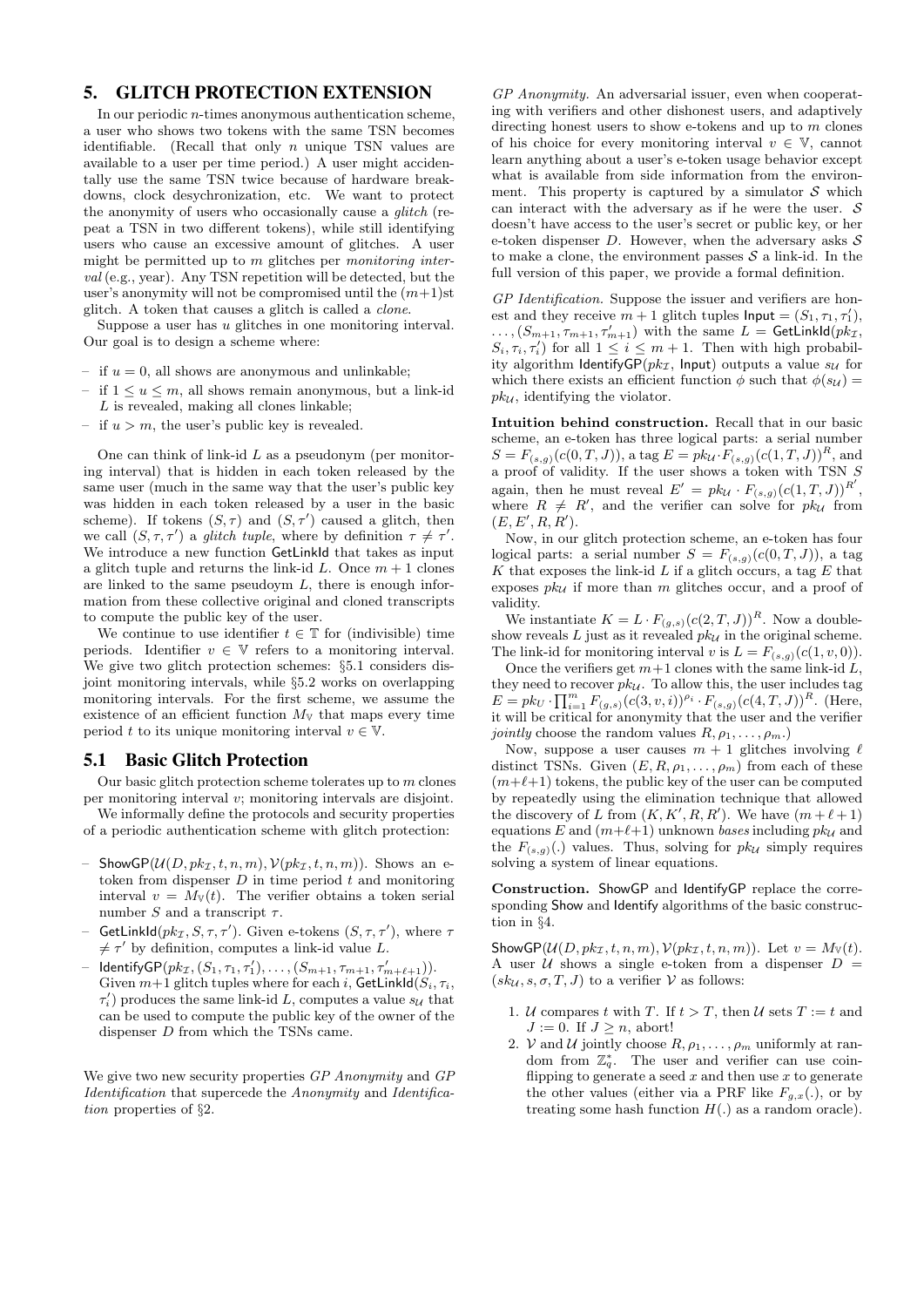3.  $U$  sends  $V$  an interval serial number  $S$ , a double spending tag K encoding the link-id L, and a special  $(m+1)$ cloning tag  $E$ :

$$
S = F_{(g,s)}(c(0,T,J)),
$$
  
\n
$$
K = F_{(g,s)}(c(1,v,0)) \cdot F_{(g,s)}(c(2,T,J))^R,
$$
  
\n
$$
E = pku \cdot F_{(g,s)}(c(3,v,1))^{\rho_1} \cdots
$$
  
\n
$$
F_{(g,s)}(c(3,v,m))^{\rho_m} \cdot F_{(g,s)}(c(4,T,J))^R
$$

- 4. U performs a zero-knowledge proof that the values above were correctly computed.
- 5. If the proof verifies,  $V$  stores  $(S, \tau)$ , where  $\tau = (K, E, R, \tau)$  $\rho_1, \ldots, \rho_m$ , in his database.
- 6. *U* increments counter *J* by one. If  $J \geq n$  the dispenser is empty. It will be refilled in the next time period.

GetLinkld $(pk_{\mathcal{I}}, S, (K, E, R, \vec{\rho}), (K', E', R', \vec{\rho}'))$ . Returns

$$
L = \frac{K}{(K/K')^{(R-R')^{-1}R}}.
$$

Identify $\mathsf{GP}(pk_\mathcal{I}, (S_1, \tau_1, \tau'_1), \ldots, (S_{m+1}, \tau_{m+1}, \tau'_{m+1}))$ . Let the  $m+1$  glitch tuples include  $\ell$  distinct TSN values. We extract the values  $(E_i, R, \rho_1, \ldots, \rho_m)$  (or  $(E'_i, R', \rho'_1, \ldots, \rho'_m)$ ) from all  $m + \ell + 1$  unique transcripts. Now, we use the intuition provided above to solve for  $pk_{\mathcal{U}}$ .

THEOREM 5.1. The scheme described above is a secure periodic n-times anonymous authentication scheme with basic glitch protection. It fulfills the soundness, GP anonymity and GP identification properties.

The proof can be found in the full version of this paper.

#### 5.2 Window Glitch Protection

The basic glitch protection scheme prevents users from creating more than m clones in a single monitoring interval. If two neighboring time periods fall in different monitoring intervals, then a malicious user can create m clones in each of them. We want to catch users who make more than  $m$ clones within any W consecutive time periods.

We define an interval of consecutive time-periods to be a window. For convenience, we will consider each time period identifier t to be an integer, and time periods t and  $t + 1$  to be neighbors. Each time period is in  $W$  different windows of size  $W$ . If we let a time period define the *end* of a window, then time period t would be in windows  $t, t+1, \ldots, t+W-1$ .

 $(m, W)$ -Window glitch protection allows a user to clone at most  $m$  e-tokens during any window of  $W$  consecutive time periods. We describe the new protocols associated with a window glitch protection scheme:

- ShowWGP( $U(D, pk_{\mathcal{I}}, t, n, m, W)$ ,  $V(pk_{\mathcal{I}}, t, n, m, W)$ ). Shows an e-token from dispenser  $D$  for time period  $t$ . The verifier obtains a serial number S and a transcript  $\tau$ .
- GetLinkIds( $pk_{\mathcal{I}}, S, \tau, \tau'$ ). Given two e-tokens  $(S, \tau)$  and  $(S, \tau')$ , outputs a *list* of W link-ids  $L_1, \ldots, L_W$ .
- Identify $\mathsf{WGP}(pk_\mathcal{I}, (S_1, \tau_1, \tau'_1), \dots, (S_{m+1}, \tau_{m+1}, \tau'_{m+1})).$ Given  $m+1$  glitch tuples where for each i, the same linkid L is in the list of link-ids produced by  $\mathsf{GetLinkId}(S_i, \tau_i)$ ,  $\tau_i'$ , computes a value  $s_{\mathcal{U}}$  that can be used to compute the public key of the owner of the dispenser D from which the TSNs came.

We modify the GP Anonymity and GP Identification properties to apply to window glitch protection.

WGP Anonymity. This property is the same as for basic glitch protection, except that now the adversary cannot ask a user to create more than  $m$  clones within any window of W consecutive time periods. Since each time period is part of W different windows, the environment will pass the simulator a set of link-ids.

WGP Identification. Suppose the issuer and verifiers are honest. Should they receive a list of  $m + 1$  glitch tuples Input =  $(S_1, \tau_1, \tau_2'), \ldots, (S_{m+1}, \tau_{m+1}, \tau_{m+1}'),$  such that  $\exists L$ :  $\forall i: L \in \mathsf{GetLinklds}(pk_{\mathcal{I}}, S_i, \tau_i, \tau'_i),$  then with high probability IdentifyWGP( $pk_{\mathcal{I}}$ , Input) outputs a value  $s_{\mathcal{U}}$  for which there exists an efficient function  $\phi$  such that  $\phi(s_{\mathcal{U}}) = p k_{\mathcal{U}}$ , identifying the violator.

Construction. Intuitively, we replicate our basic glitch solution  $W$  times for overlapping windows of  $W$  time periods.

 $ShowWGP(\mathcal{U}(D, pk_{\mathcal{I}}, t, n, m, W)$ . We modify the ShowGP protocol as follows. In step 3, the user and verifier jointly choose random numbers  $R_1, \ldots, R_W$  and  $\rho_{1,1}, \ldots, \rho_{W,m}$ . In step 4, the user calculates essentially the same values  $S, K, E$ , except that now she calculates separate  $K_i$  and  $E_i$  tags for every window in which time period  $T$  falls:

$$
S = F_{(s,g)}(c(0,T,J))
$$
  
\n
$$
K_i = F_{(s,g)}(c(1,T+i,0)) \cdot F_{(s,g)}(c(2,T,J))^{R_i}
$$
  
\n
$$
E_i = pk_{\mathcal{U}} \cdot F_{(s,g)}(c(3,T+i,1))^{p_{i,1}} \cdots
$$
  
\n
$$
F_{(s,g)}(c(3,T+i,m)))^{p_{i,m}} \cdot F_{(s,g)}(c(4,T,J))^{R_i}
$$

Finally, in step 5, the user proves to the verifier that the values  $S, K_1, \ldots, K_W, E_1, \ldots, E_W$  are formed correctly. That, along with the random numbers generated in step 3, forms the transcript stored in steps 6. Step 7 is unchanged.

GetLinkIds( $pk_{\mathcal{I}}, S, \tau, \tau'$ ). Returns the link-ids:

$$
L_i = \frac{K_i}{(K_i/K_i')(R_i - R_i')^{-1}R_i}, \quad 1 \le i \le m+1.
$$

Identify WGP( $pk_{\mathcal{I}}, (S_1, \tau_1, \tau'_2), \ldots, (S_{m+1}, \tau_{m+1}, \tau'_{m+1})$ ). For all *i*, let  $L \in \mathsf{GetLinklds}(pk_\mathcal{I}, S_i, \tau_i, \tau'_i)$ , that is, let  $L$  be the link-id each glitch tuple has in common. Let these  $m + 1$ glitch tuples include  $\ell$  distinct TSN values. We extract the values  $(E_{i,j}, R_i, \rho_{i,1}, \ldots, \rho_{i,m})$  (or  $(E'_{i,j}, R'_i, \rho'_{i,1}, \ldots, \rho'_{i,m})$ ) from all  $m + \ell + 1$  unique transcripts, where j depends on where L falls in the list  $\mathsf{GetLinklds}(pk_\mathcal{I}, S_i, \tau_i, \tau'_i)$ . Now, we use the same techniques as before to solve for  $pk_{\mathcal{U}}$ .

Theorem 5.2. The scheme described above is a secure periodic n-times anonymous authentication scheme with window glitch protection. It fulfills the soundness, WGP anonymity and WGP identification properties.

The proof can be found in the full version of the paper.

#### 6. ADDITIONAL EXTENSIONS

One advantage of our approach to periodic anonymous authentication is that its modular construction fits nicely with previous work [12, 15]. Thus, it is clear which parts of our system can be modified to enable additional features.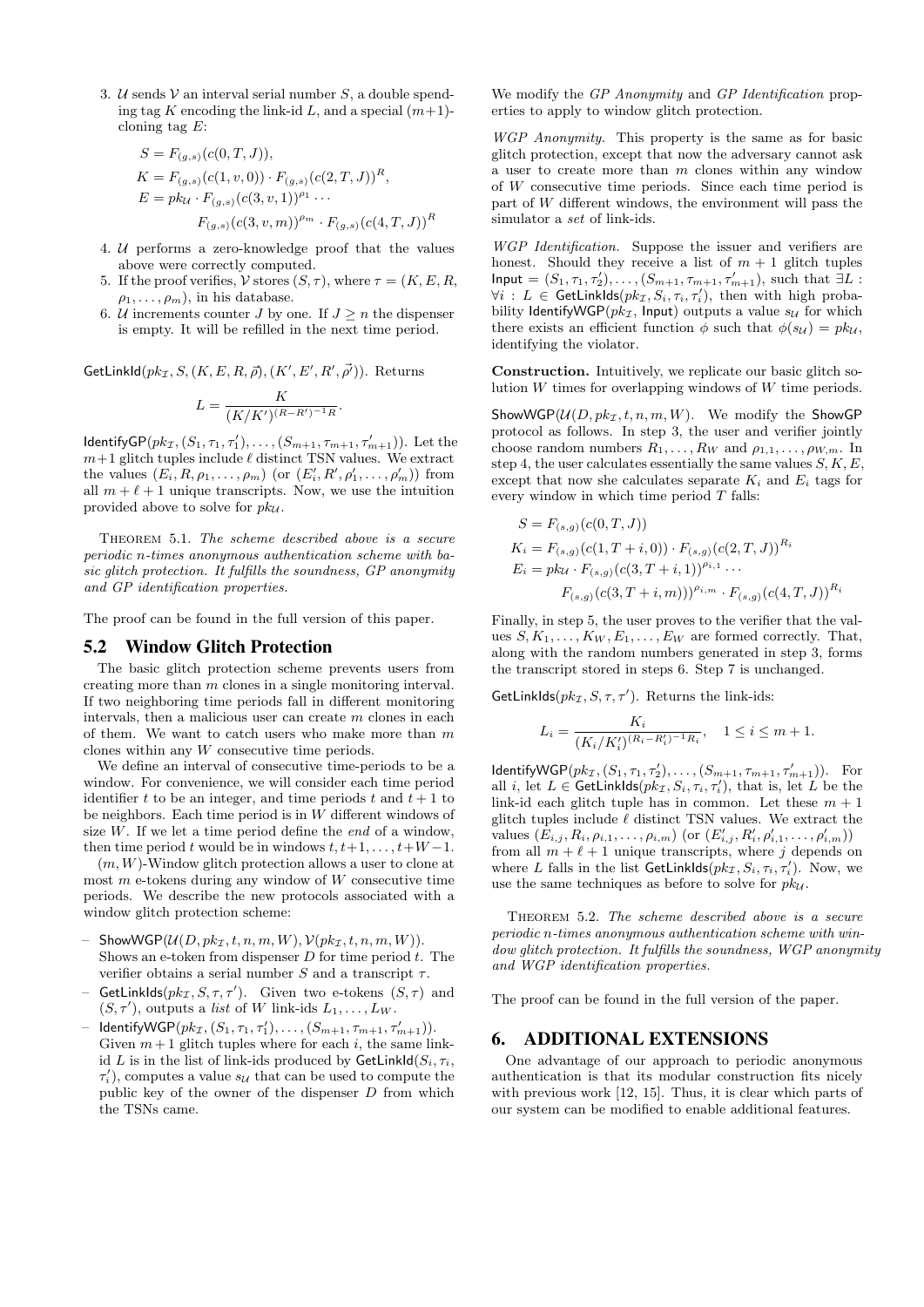## 6.1 Weak Exculpability

Recall that weak exculpability allows an honest verifier (or group of verifiers) to prove in a sound fashion that the user with public key  $pk_{\mathcal{U}}$  reused some token. This convinces everyone in the system that the user with  $pk_{\mathcal{U}}$  is untrustworthy.

To implement weak exculpability, we need to define algorithm VerifyViolator and to slightly adapt the IKeygen, UKeygen, Show, and Identify algorithms. IKeygen' now also runs Bilinear Setup, and the parameters for the bilinear map  $e : \mathbb{G}_1 \times \mathbb{G}_2 \to \mathbb{G}_T$  are added to  $pk_{\mathcal{I}}$ . UKeygen' selects a random  $sk_{\mathcal{U}} \in \mathbb{Z}_q^*$  and outputs  $pk_{\mathcal{U}} = \mathbf{e}(g_1, g_2)^{sk_{\mathcal{U}}}$ . In the Show' protocol, the double-spending tag is calculated as  $E = g_1^{s \hat{k}_U} \cdot F_{(g_1,s)}(c(1,T,J))$ <sup>R</sup>. Consequently the value  $s_U$ , returned by Identify', is  $g_1^{sk_U}$  – which is secret information! Thus, the VerifyViolator algorithm is defined as follows: VerifyViolator( $pk_{\mathcal{I}}, pk_{\mathcal{U}}, s_{\mathcal{U}}$ ) accepts only if  $e(s_{\mathcal{U}}, g_2)$  =  $\mathbf{e}(g_1^{sk_{\mathcal{U}}}, g_2) = pk_{\mathcal{U}}$ . Intuitively, because  $g_1^{sk_{\mathcal{U}}}$  is secret information, its release signals that this user misbehaved.

A subtle technical problem with this approach is that tag E is now set in a bilinear group  $\mathbb{G}_1$ , where DDH may be easy, and we need to ensure that the DY PRF is still secure in this group. Indeed, in groups where DDH is easy, the DY PRF is not secure. There are two solutions [12]: (1) make the XDH assumption, i.e., DDH is hard in  $\mathbb{G}_1$ , and continue to use the DY PRF, or (2) make the more general Sum-Free DDH assumption and use the CHL PRF [12], which works in groups where (regular) DDH is easy.

THEOREM 6.1. The above scheme provides weak exculpability under the Strong RSA, y-DDHI if  $l_x \in O(\log k)$  or SDDHI, and either XDH or Sum-Free DDH assumptions.

#### 6.2 Strong Exculpability

Recall that strong exculpability allows an honest verifier (or group of verifiers) to prove in a sound fashion that the user with public key  $pk_{\mathcal{U}}$  reused an e-token with TSN S.

For strong exculpability, we need to define VerifyViolation and to adapt the Show and the Identify algorithms. In Show", the ZK proof of validity is transformed into a noninteractive proof, denoted Π, using the Fiat-Shamir heuristic [33]. The proof  $\Pi$  is added to the coin transcript, denoted τ. And Identify<sup>''</sup>( $pk_1$ ,  $S$ ,  $τ_1$ ,  $τ_2$ ) adds both transcripts  $τ_1$ , and  $\tau_2$  to its output  $s_{\mathcal{U}}$ . (The function  $\phi(s_{\mathcal{U}}) = p k_{\mathcal{U}}$  ignores the extra information.)

Thus, the VerifyViolation algorithm is defined as follows: VerifyViolation( $pk_{\mathcal{I}}, S, pk_{\mathcal{U}}, s_{\mathcal{U}}$ ) parses  $\tau_1 = (E_1, R_1, \Pi_1)$  and  $\tau_2 = (E_2, R_2, \Pi_2)$  from  $s_{\mathcal{U}}$ . Then, it checks that  $\phi(s_{\mathcal{U}}) = p k_{\mathcal{U}}$ and that Identify<sup>"</sup> $(pk_1, S, \tau_0, \tau_2) = s_{\mathcal{U}}$ . Next, it verifies both non-interactive proofs  $\Pi_i$  with respect to  $(S, R_i, T_i)$ . If all checks pass, it accepts; else, it rejects.

A subtlety here is that, for these proofs to be sound even when the issuer is malicious, the group  $G'$  that is needed as a parameter for zero-knowledge proofs here must be a system parameter generated by a trusted third party, such that no one, including the issuer, knows the order of this group. So in particular,  $G'$  cannot be the same as  $G$  [20].

THEOREM 6.2. The above scheme provides strong exculpability under the Strong RSA, and y-DDHI if  $l_x \in O(\log k)$ or SDDHI assumptions in the random oracle model with trusted setup for the group  $\mathbf{G}'$ .

## 6.3 Tracing

We can extend our periodic  $n$ -times authentication scheme so that if a user reuses even one e-token, all possible TSN values she could compute using any of her dispensers are now publicly computable. We use the same IKeygen', UKeygen', Show', and Identify' algorithms as weak exculpability, slightly modify the Obtain protocol, and define a new Trace algorithm.

In UKeygen', the user's keypair  $(e(g_1, g_2)^{sk_{\mathcal{U}}}, sk_{\mathcal{U}})$  is of the correct form for the bilinear ElGamal cryptosystem, where the value  $g_1^{sk_{\mathcal{U}}}$  is sufficient for decryption. Now, in our modified Obtain', the user will provide the issuer with a verifiable encryption [11] of PRF seed s under her own public key  $pk_{\mathcal{U}}$ . The issuer stores this tracing information in  $R_{\mathcal{U}}$ . When Identify' exposes  $g_1^{skU}$ , the issuer may run the following trace algorithm:

**Trace** $(pk_{\mathcal{I}}, pk_{\mathcal{U}}, s_{\mathcal{U}}, R_{\mathcal{U}}, n)$ . The issuer extracts  $g_1^{sk_{\mathcal{U}}}$  from  $s_{\mathcal{U}},$ and verifies this value against  $pk_{\mathcal{U}}$ ; it aborts on failure. The issuer uses  $g_1^{sk_{\mathcal{U}}}$  to decrypt all values in  $R_{\mathcal{U}}$  belonging to that user, and recovers the PRF seeds for all of the user's dispensers. For seed  $s$  and time  $t$ , all TSNs can be computed as  $f_s(t, j) = F_{(e(g_1, g_2), s)}(c(0, t, j))$ , for all  $0 \leq j < n$ .

THEOREM 6.3. The above scheme provides tracing of violators under the Strong RSA, y-DDHI if  $l_x \in O(\log k)$  or SDDHI, and either XDH or Sum-Free DDH assumptions.

#### 6.4 Dynamic Revocation

Implementing dynamic revocation requires modifying the Obtain and Show protocols in the basic scheme, and defining a new Revoke algorithm.

The mechanisms introduced in [15] can be used for revoking CL signatures. In an adjusted CL protocol for obtaining a signature on a committed value, the user obtains an additional witness  $\mathbf{w} = \mathbf{v}^{e^{-1}}$ , where **v** is the revocation public key and e is a unique prime which is part of the CL signature  $\sigma$ . In the CL protocol for proving knowledge of a signature, the user also proves knowledge of this witness. Violators with prime  $\tilde{e}$  can be excluded by updating the revocation public key **v**, such that  $\mathbf{v}' = \mathbf{v}^{z-1}$ , and publishing  $\tilde{e}$ . While all non-excluded users can update their witness by computing function  $f(e, \tilde{e}, \mathbf{v}', \mathbf{w}) = \mathbf{w}'$ , without knowing the order of **G**, this update does not work when  $e = \tilde{e}$ .

Thus, our e-token dispensers can be revoked by revoking their CL signature  $\sigma$ . Obtain<sup>*'''*</sup> is adapted to provide users with a witness **w** and to store the corresponding e as  $r_D$ . Show" is adapted to update and prove knowledge of the witness. The Revoke $(pk_{\mathcal{I}}, r_D)$  algorithm is defined as follows: Compute  $\mathbf{v}' = \mathbf{v}^{r_D}$  and publish it together with update information  $r_D$ . Additional details are in [15].

THEOREM 6.4. The above scheme provides dynamic revocation under the Strong RSA, and y-DDHI if  $l_x \in O(\log k)$ or SDDHI assumptions.

# 7. ACKNOWLEDGMENTS

Part of Jan Camenisch's work reported in this paper is supported by the European Commission through the IST Programme under Contracts IST-2002-507932 ECRYPT and IST-2002-507591 PRIME. The PRIME projects receives research funding from the European Community's Sixth Framework Programme and the Swiss Federal Office for Education and Science. Part of Susan Hohenberger's work is